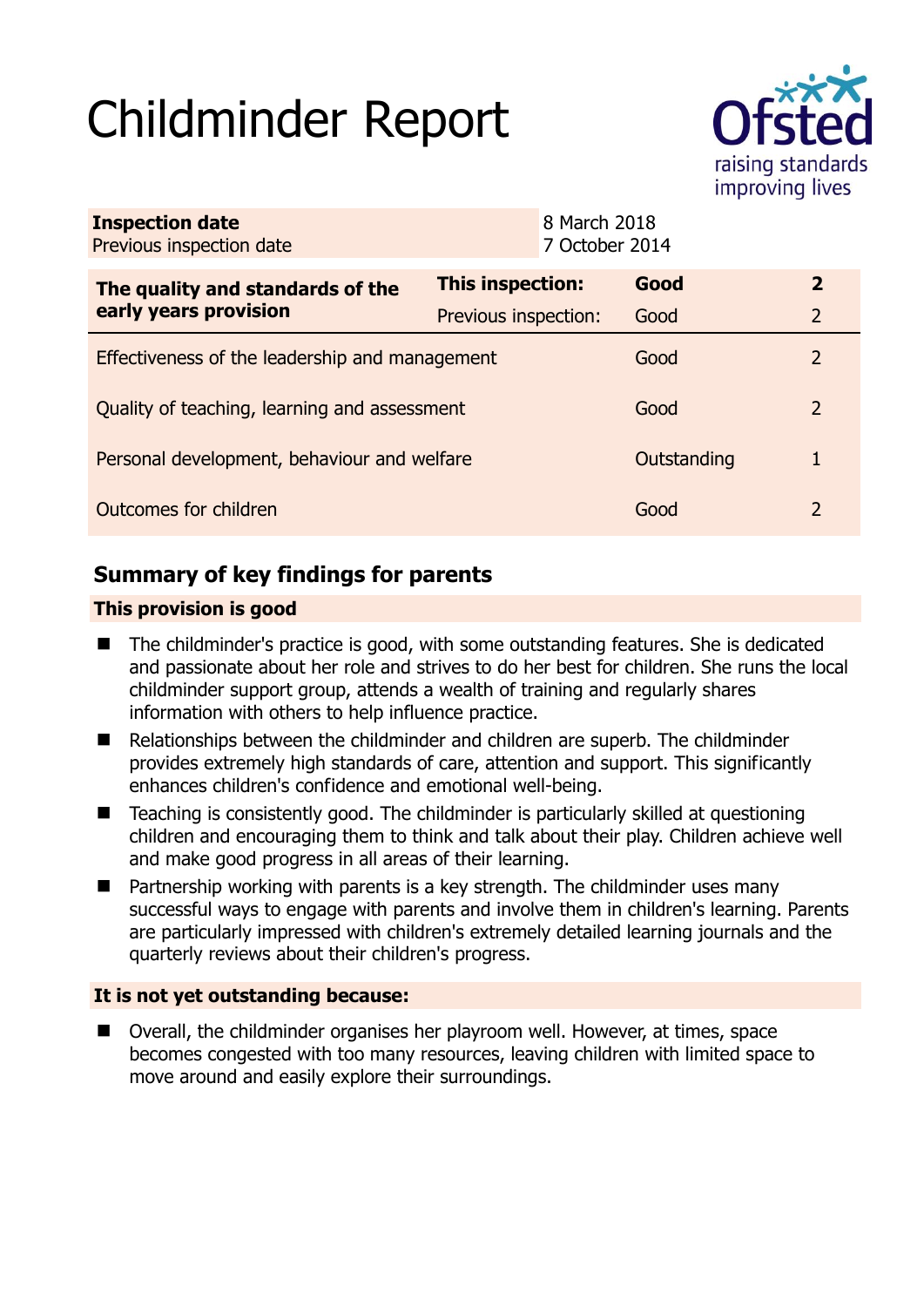## **What the setting needs to do to improve further**

#### **To further improve the quality of the early years provision the provider should:**

 $\blacksquare$  review and monitor the provision of resources so that children have space to move around and explore their surroundings more easily.

#### **Inspection activities**

- $\blacksquare$  The inspector observed the quality of teaching during activities and assessed the impact this has on children's learning.
- The inspector completed a joint evaluation of an activity with the childminder.
- The inspector held discussions with the childminder. She looked at relevant documentation and evidence of the suitability of persons living in the household.
- The inspector spoke to children during the inspection and took account of the views of parents through written feedback provided.

**Inspector**  Jan Linsdell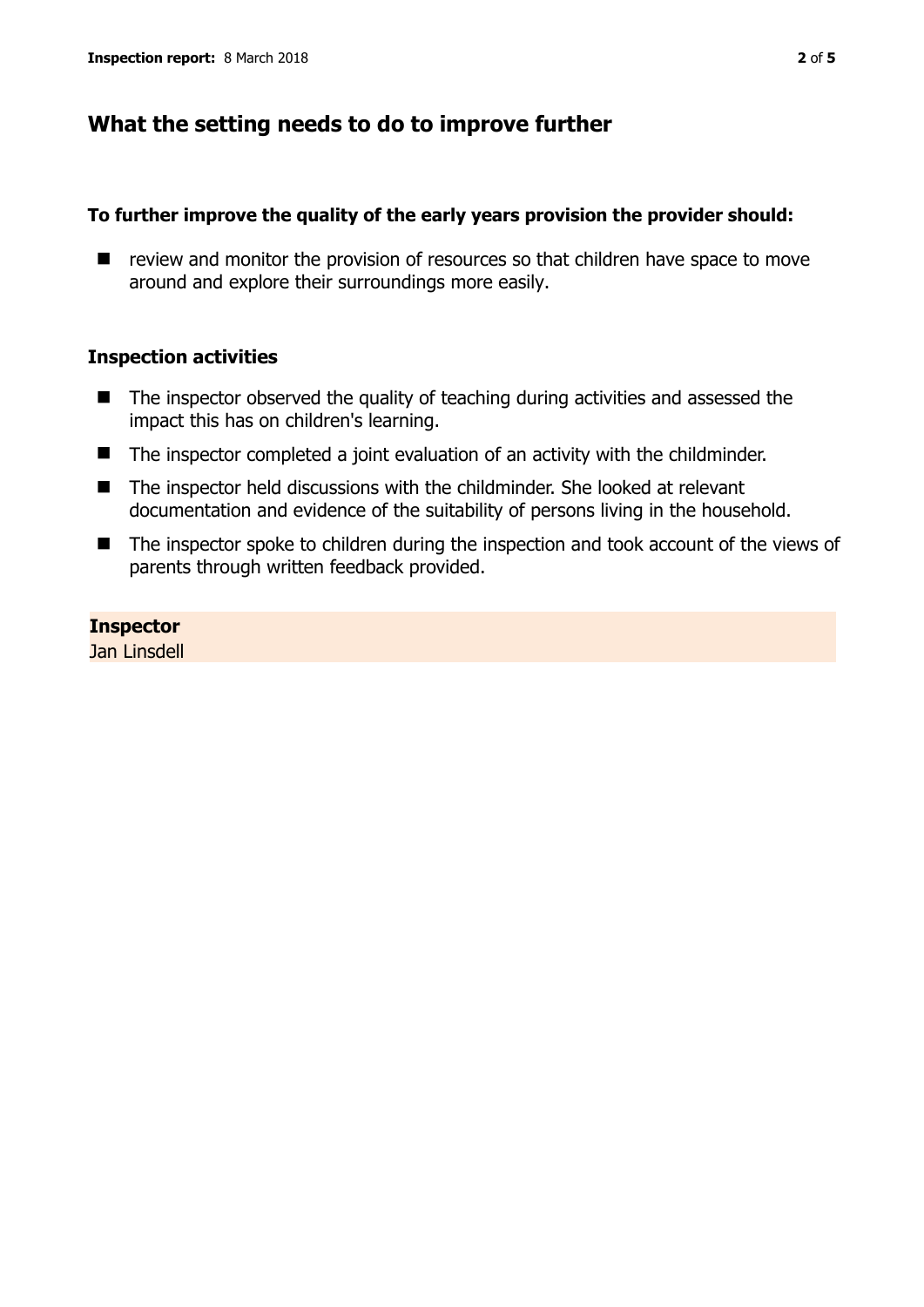## **Inspection findings**

## **Effectiveness of the leadership and management is good**

Safeguarding is effective. The childminder manages her setting efficiently. Extensive and well-maintained documents underpin her strong practice and help to promote children's welfare. The childminder has a secure understanding of child protection procedures and is diligent in ensuring children's safety. She has strong links with other professionals which help to complement and promote children's care and learning. The childminder is very committed to her ongoing professional development. She regularly updates her knowledge through research and training. Her learning is put into practice; for instance, helping children develop physically and build their core strength. The childminder involves parents and children her in evaluations of the setting and continually seeks ways to further improve.

## **Quality of teaching, learning and assessment is good**

The childminder uses very thorough systems to assess and plan for children's next steps in learning. She rigorously monitors their development and progress. The childminder provides clear instructions and offers good explanations that young children understand. She engages children in conversations as much as possible, helping them to become confident communicators. The childminder makes good use of unexpected events, such as snow, to expand children's learning outside. She allows them to take supervised risks and enjoy new experiences. For instance, children laugh and say, 'That was funny' when they stand under a dripping pipe and feel the water bounce on their head.

### **Personal development, behaviour and welfare are outstanding**

Parents report that the childminder provides a nurturing second home and always puts children first. They say, 'Children are incredibly happy'. This is evident in the way children burst into song as they enjoy their play. The childminder gathers a wealth of information about children. She uses this to help them settle in extremely quickly, including babies who have only been attending for a few days. The childminder gives the utmost priority to supporting children's social and emotional development. One way she does this is by skilfully teaching children the language of feelings, helping them recognise and understand different emotions. Young children demonstrate impressive maturity when they show concern for adults and ask, 'Are you okay?' The childminder walks everywhere and provides many opportunities for children be outside in the fresh air. This, in conjunction with a nutritious diet, contributes significantly to maintaining children's health and wellbeing.

### **Outcomes for children are good**

All children make good progress in their learning and some children excel, particularly in their personal, social and emotional development. Children have plenty of opportunities to develop their independence and manage their own personal care needs from a young age. They learn to spot hazards in the environment and think about what they should do to keep everyone safe. Children acquire the skills that prepare them well for school, such as mark making, counting and sharing resources with friends.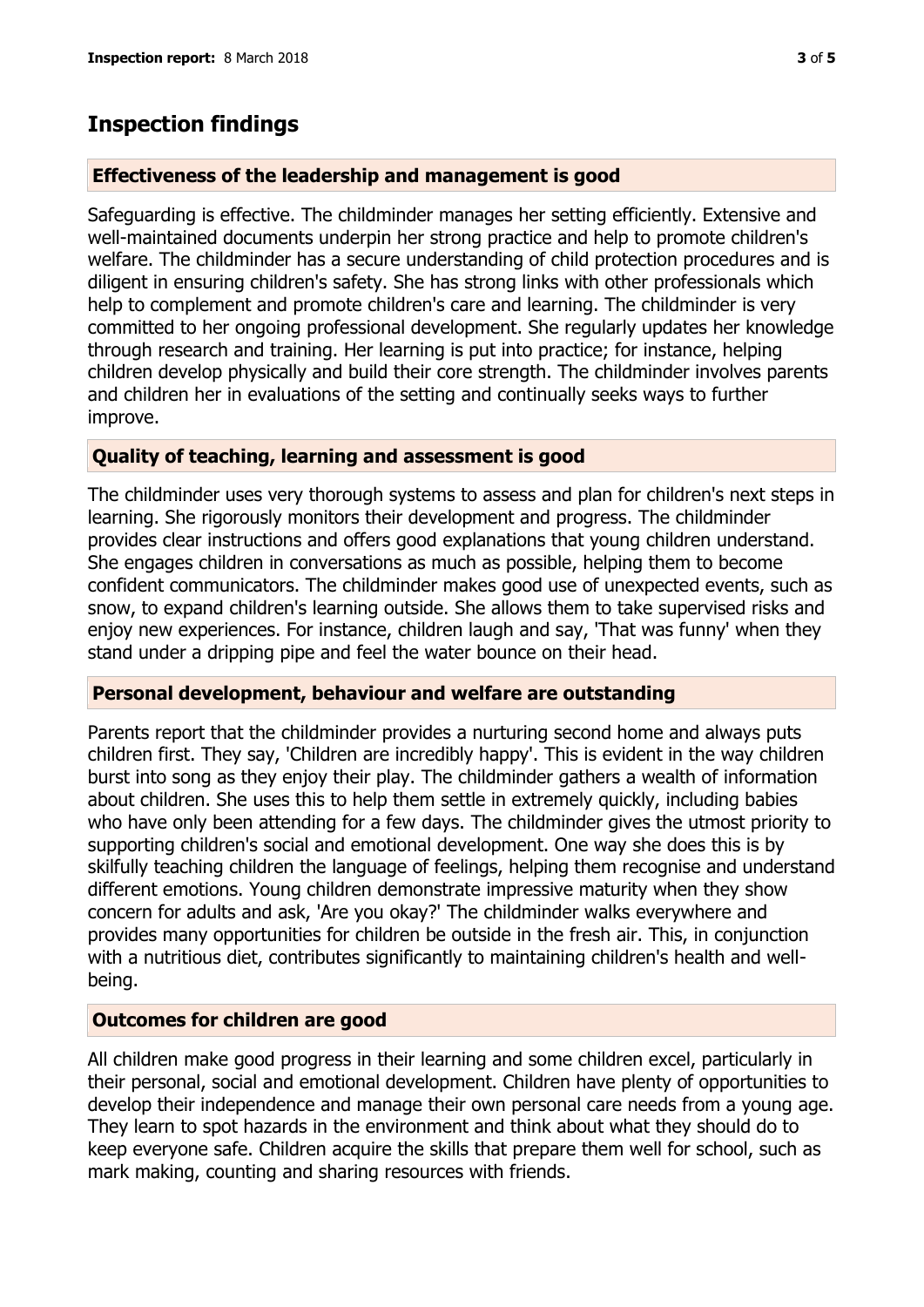## **Setting details**

| Unique reference number          | EY398654                                                                             |  |
|----------------------------------|--------------------------------------------------------------------------------------|--|
| <b>Local authority</b>           | Wirral                                                                               |  |
| <b>Inspection number</b>         | 1105019                                                                              |  |
| <b>Type of provision</b>         | Childminder                                                                          |  |
| Day care type                    | Childminder                                                                          |  |
| <b>Registers</b>                 | Early Years Register, Compulsory Childcare<br>Register, Voluntary Childcare Register |  |
| <b>Age range of children</b>     | $0 - 8$                                                                              |  |
| <b>Total number of places</b>    | 6                                                                                    |  |
| Number of children on roll       | 7                                                                                    |  |
| <b>Name of registered person</b> |                                                                                      |  |
| Date of previous inspection      | 7 October 2014                                                                       |  |
| <b>Telephone number</b>          |                                                                                      |  |

The childminder registered in 2009 and lives in Heswall, Wirral. She operates all year round, from 8am to 6pm, Monday to Thursday, except for bank holidays and family holidays. Occasionally, the childminder works with an assistant.

This inspection was carried out by Ofsted under sections 49 and 50 of the Childcare Act 2006 on the quality and standards of provision that is registered on the Early Years Register. The registered person must ensure that this provision complies with the statutory framework for children's learning, development and care, known as the early years foundation stage.

Any complaints about the inspection or the report should be made following the procedures set out in the guidance 'Complaints procedure: raising concerns and making complaints about Ofsted', which is available from Ofsted's website: www.gov.uk/government/organisations/ofsted. If you would like Ofsted to send you a copy of the guidance, please telephone 0300 123 4234, or email enquiries@ofsted.gov.uk.